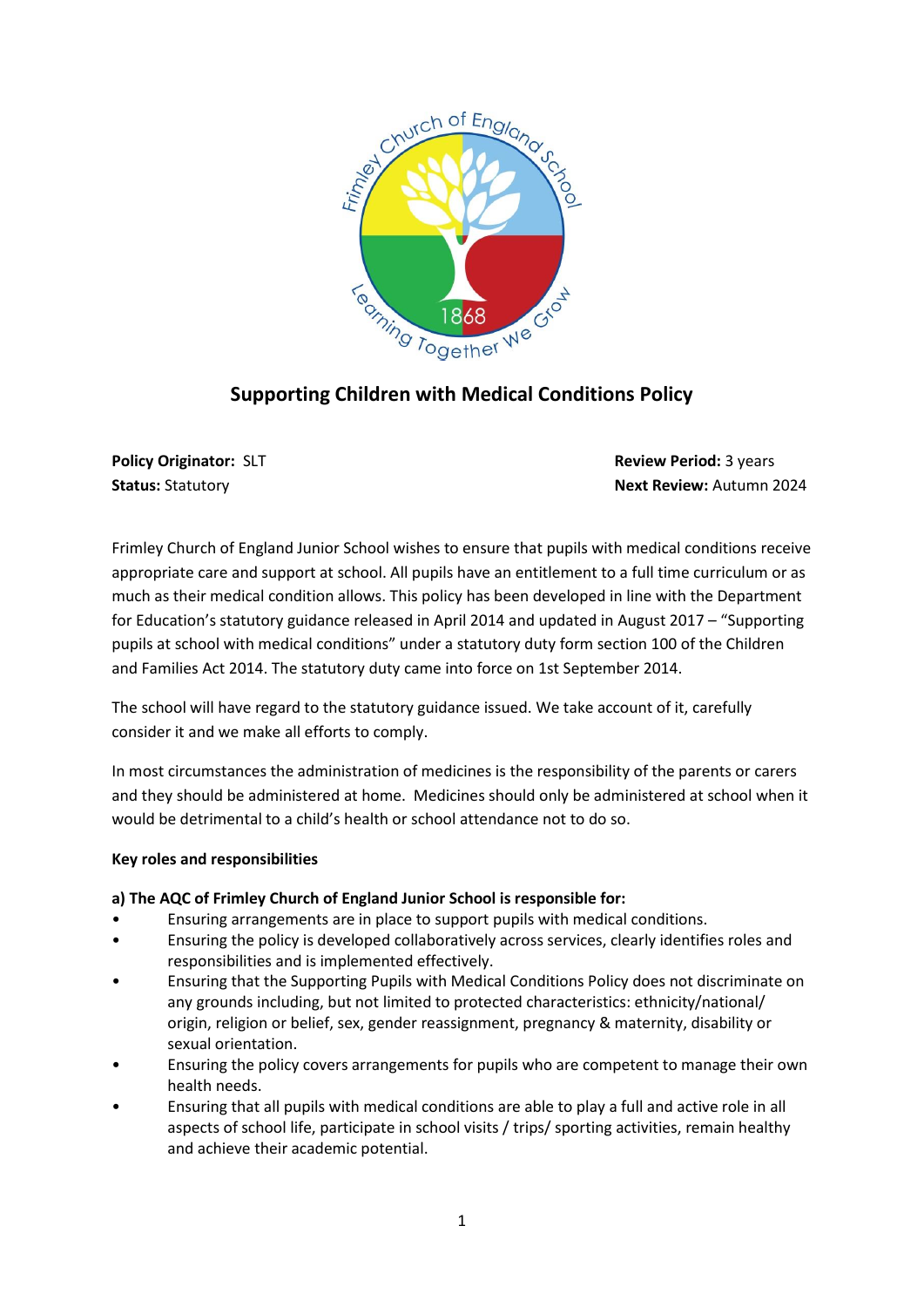- Ensuring that relevant training is delivered to a sufficient number of staff who will have responsibility to support children with medical conditions and that they are signed off as competent to do so.
- Ensuring written records are kept of, any and all, medicines administered to pupils.
- Ensuring the policy sets out procedures in place for emergency situations.
- Ensuring the level of insurance in place reflects the level of risk.
- Handling complaints regarding this policy as outlined in the school's Complaints Policy.

## **b) The Headteacher, in liaison with the Inclusion Leader, is responsible for:**

- Ensuring the policy is developed effectively with partner agencies and then making staff aware of this policy.
- The day-to-day implementation and management of the Supporting Pupils with Medical Conditions Policy of Frimley Church of England Junior School.
- Liaising with healthcare professionals regarding the training required for staff.
- Identifying staff who need to be aware of a child's medical condition.
- Developing Individual Care Plans (ICPs).
- Ensuring a sufficient number of trained members of staff are available to implement the policy and deliver ICPs in normal, contingency and emergency situations.
- Continuous two-way liaison with school and/or medical professionals and school in the case of any child who has or develops an identified medical condition.
- Ensuring confidentiality and data protection.
- Assigning appropriate accommodation for medical treatment/care.
- Ensuring pupils attend full-time or make alternative arrangements for the education of pupils who need to be out of school for fifteen days or more due to a health need and who otherwise would not receive a suitable education.

# **c) Staff members are responsible for:**

- Taking appropriate steps to support children with medical conditions and familiarising themselves with procedures which detail how to respond when they become aware that a pupil with a medical condition needs help.
- Knowing where controlled drugs are stored and where the key is held.
- Completing relevant paperwork when administering medicines.
- Taking account of the needs of pupils with medical conditions in lessons.
- Undertaking training to achieve the necessary competency for supporting pupils with medical conditions, with particular specialist training if they have agreed to undertake a medication responsibility.
- Allowing inhalers, adrenalin pens (Epipens) and blood glucose testers to be held in an accessible location, following DfE guidance.

# **d) School and/or medical professionals are responsible for:**

- Collaborating on developing an ICP in anticipation of a child with a medical condition starting school.
- Notifying the school when a child has been identified as requiring support in school due to a medical condition at any time in their school career.
- Supporting staff to implement an ICP and then participate in regular reviews of the ICP.
- Giving advice and liaison on training needs.
- Liaising locally with lead clinicians on appropriate support.
- Assisting the Inclusion Leader in identifying training needs and providers of training.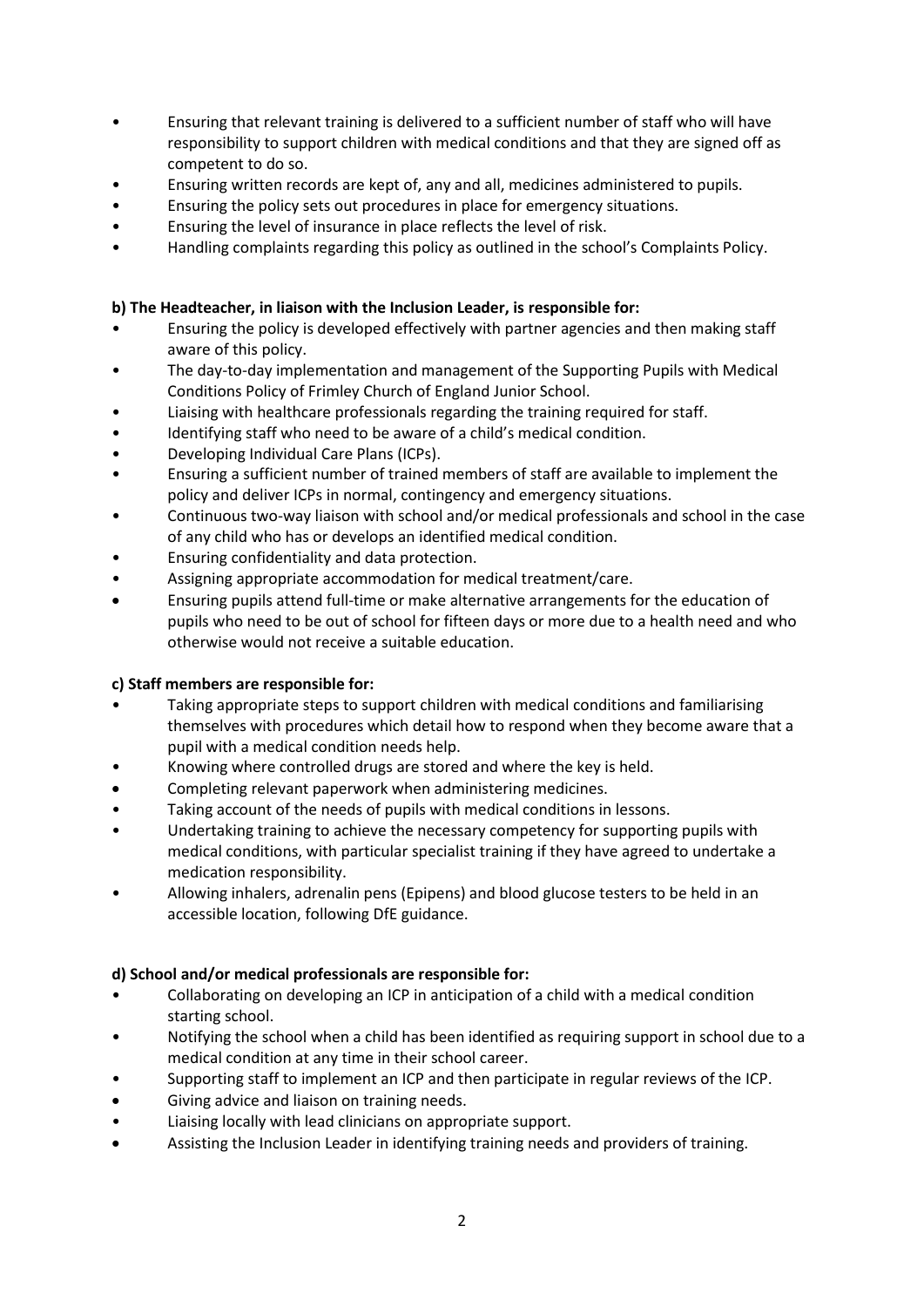## **e) Parents and carers are responsible for:**

- Keeping the school informed about any new medical condition or changes to their child/children's health.
- Participating in the development and regular reviews of their child's ICP.
- Completing a parental consent form to administer medicine or treatment before bringing medication into school.
- Providing the school with the medication their child requires, keeping it up to date and clearly labelled. This includes collecting leftover medicine. Should medicine not be collected in timely fashion it will be disposed of.
- Ensuring medication brought into school is clearly and correctly labelled and in the original packaging so as correct dosage can be administered.
- Carrying out actions assigned to them in the ICP with particular emphasis on, they or a nominated adult, being contactable at all times.

## **f) Pupils are responsible for:**

- Providing information on how their medical condition affects them.
- Contributing to their ICP
- Arriving at the office at the scheduled time to receive their medication, when independent enough to do so.
- Complying with the ICP and self-managing their medication or health needs including carrying medicines or devices, if judged competent to do so by a healthcare professional and agreed by parents.

## **Training of staff**

Newly appointed teachers, supply or agency staff and support staff will receive training on the 'Supporting Pupils with Medical Conditions' Policy as part of their induction as necessary.

No staff member may administer prescription medicines or undertake any healthcare procedures without undergoing training specific to the condition and signed off as competent.

School will keep a record of medical conditions supported, training undertaken and a list of teachers qualified to undertake responsibilities under this policy.

There is no requirement for staff to undertake these responsibilities, unless administering medicines may be included in the contractual duties of some support staff. Consequently, to comply with this policy, settings must explore securing the services of:

- Volunteers from existing teaching or support staff
- Employees with specific contractual duties to undertake this work
- Other persons as agreed in accordance with this policy

### **Medical conditions register /list**

Schools admissions forms should request information on pre-existing medical conditions. Parents must have an easy pathway to inform school at any point in the school year if a condition develops or is diagnosed. Consideration could be given to seeking consent from GPs to have input into the ICP and also to share information for recording attendance.

A medical conditions list or register should be kept, updated and reviewed regularly by the nominated member of staff. Each class should have an overview of the list for the pupils in their care, within easy access.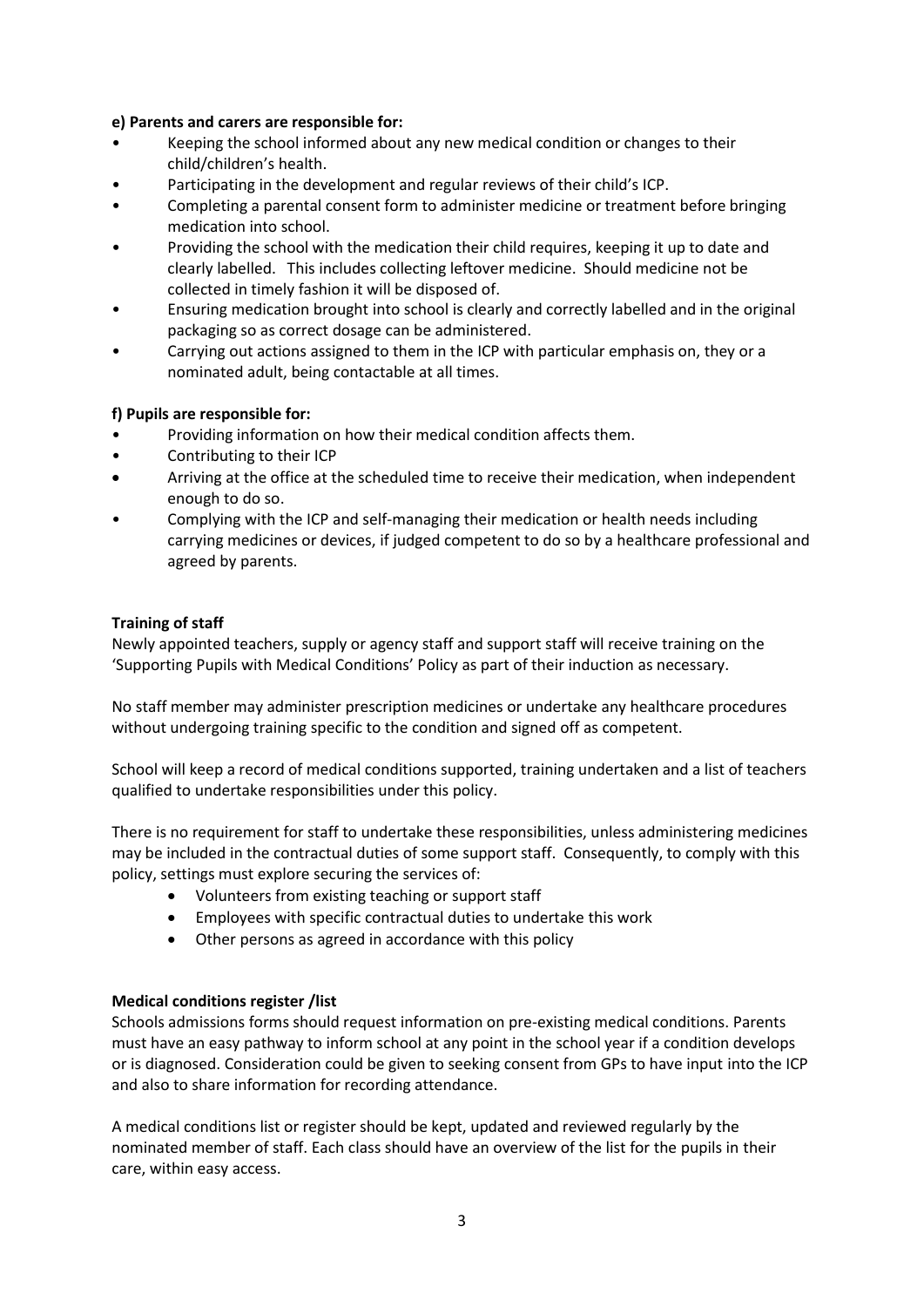Supply staff and support staff should similarly have access on a need to know basis. Parents should be assured data sharing principles are adhered to.

For pupils on the medical conditions list key stage transition points meetings should take place in advance of transferring to enable parents, school and health professionals to prepare ICP and train staff if appropriate.

### **Individual Care Plans (ICPs)**

Where necessary (Headteachers will make the final decision) an Individual Care Plan (ICP) will be developed in collaboration with the pupil, parents/carers, Inclusion Leader and medical professionals.

ICPs will be easily accessible to all relevant staff, including supply/agency staff, whilst preserving confidentiality. If consent is sought from parents a photo and instructions may be displayed.

ICPs will be reviewed at least annually or when a child's medical circumstances change, whichever is sooner.

Where a pupil has an Education, Health and Care Plan, the ICP will be linked to it or become part of it.

Where a child is returning from a period of hospital education or alternative provision or home tuition, collaboration between the LA /Alternative Provision provider and school is needed to ensure that the ICP identifies the support the child needs to reintegrate.

#### **Transport arrangements**

Where a pupil with an ICP is allocated school transport, a copy of the ICP will be copied to the Transport team and kept on the pupil record. The ICP must be passed to the current operator for use by the driver /escort and the Transport team will ensure that the information is supplied when a change of operator takes place.

For some medical conditions the driver/ escort will require adequate training. For pupils who receive specialised support in school with their medical condition this must equally be planned for in travel arrangements to school and included in the specification to tender for that pupil's transport.

When prescribed controlled drugs need to be sent in to school, parents will be responsible for handing them over to the adult in the car in a suitable bag or container. They must be clearly labelled with name and dose etc.

Controlled drugs will be kept under the supervision of the adult in the car throughout the journey and handed to a school staff member on arrival. Any change in this arrangement will be reported to the Transport team for approval or appropriate action.

#### **Prescribed medicines**

Where possible, unless advised it would be detrimental to health, medicines should be prescribed in frequencies that allow the pupil to take them outside of school hours.

If this is not possible, prior to staff members administering any medication, the parents/carers of the child must complete and sign a parental consent to administration of medicine form.

No child will be given any prescription or non-prescription medicines without written parental consent except in exceptional circumstances, when the parent will be contacted first.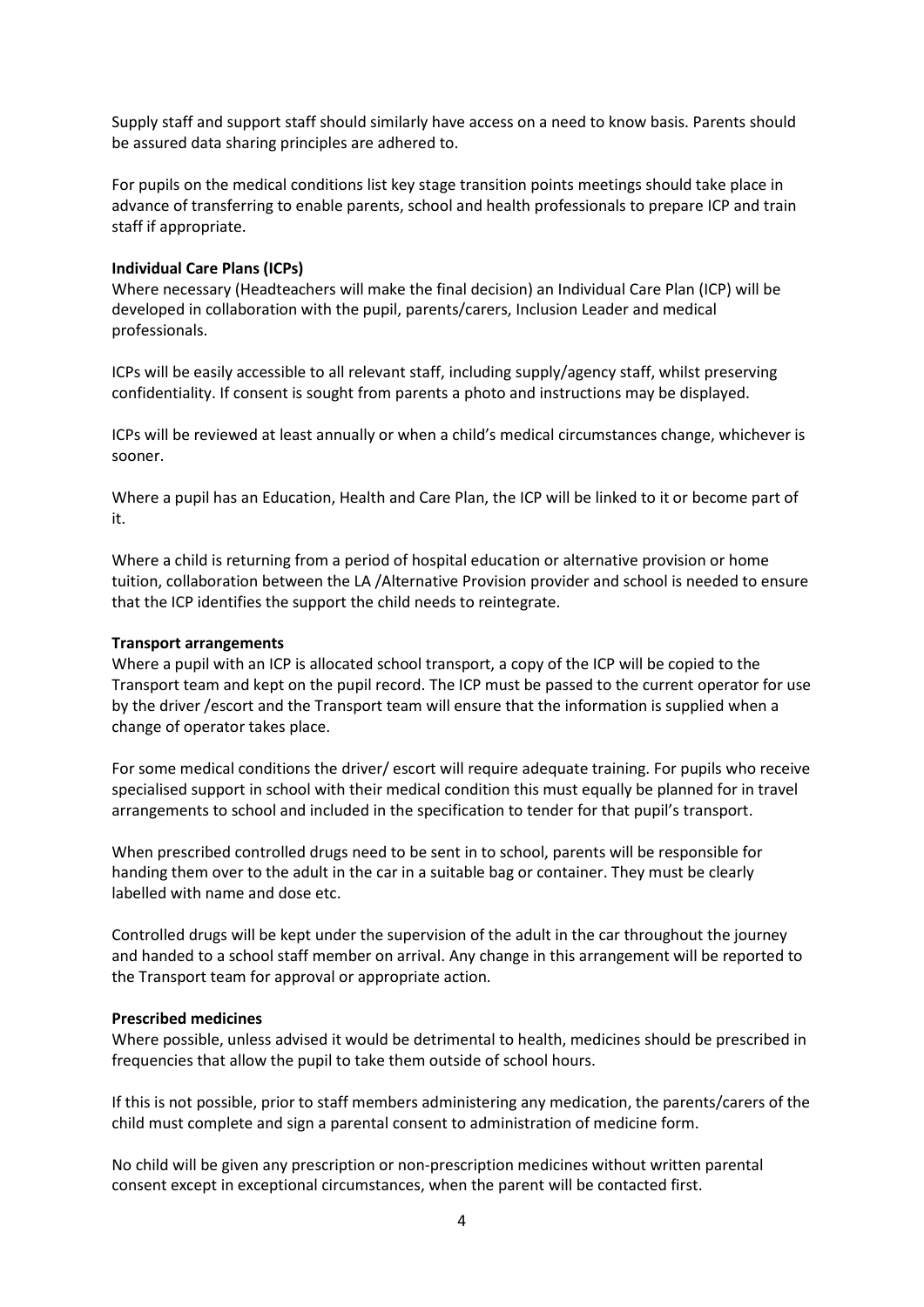No child under 16 years of age will be given medication containing aspirin without a doctor's prescription.

Medicines MUST be in date, labelled, and provided in the original container (except in the case of insulin which may come in a pen or pump) with dosage instructions. Medicines which do not meet these criteria will not be administered.

A maximum of four weeks' supply of the medication may be provided to the school at one time except in exceptional circumstances.

Medications will be stored either in the School Office or the class medical box. Schools should keep controlled drugs that have been prescribed for a pupil securely stored in a non-portable container and only named staff should have access. Controlled drugs should be easily accessible in an emergency.

Where possible pupils' medication (most commonly inhalers, antihistamines and epipens) should be kept in their class medical box. On some occasions pupils may have a supply of medication in their classroom and the school office.

Any medications left over at the end of the course will be returned to the child's parents.

Written records will be kept of any medication administered to children. When a child has a long term prescription on a daily basis, this record is a form filled in daily by the adults responsible for administering the medication. If a child is taking medication for a short term only, for example, a course of antibiotics, each time the medicine is administered the staff member responsible should sign and date the permission form (previously completed by the parent). These forms should be retained by the school for a period of 1 year.

Pupils will never be prevented from accessing their medication.

Frimley Church of England Junior School cannot be held responsible for side effects that occur when medication is taken correctly.

Staff will not force a pupil, if the pupil refuses to comply with their health procedure, and the resulting actions will be clearly written into the ICP which will include informing parents.

#### **Emergencies**

Medical emergencies will be dealt with under the school's emergency procedures which will be communicated to all relevant staff so they are aware of signs and symptoms.

If a pupil needs to be taken to hospital, a member of staff will remain with the child until their parents arrive. A copy of the Data Collection sheet will go with the member of staff for hospital use if needed.

#### **Day trips, residential visits and sporting activities**

Arrangements should always be attempted to be made and be flexible enough to ensure pupils with medical conditions can participate in school trips, residential stays, sports activities and not prevent them from doing so unless a clinician states it is not possible.